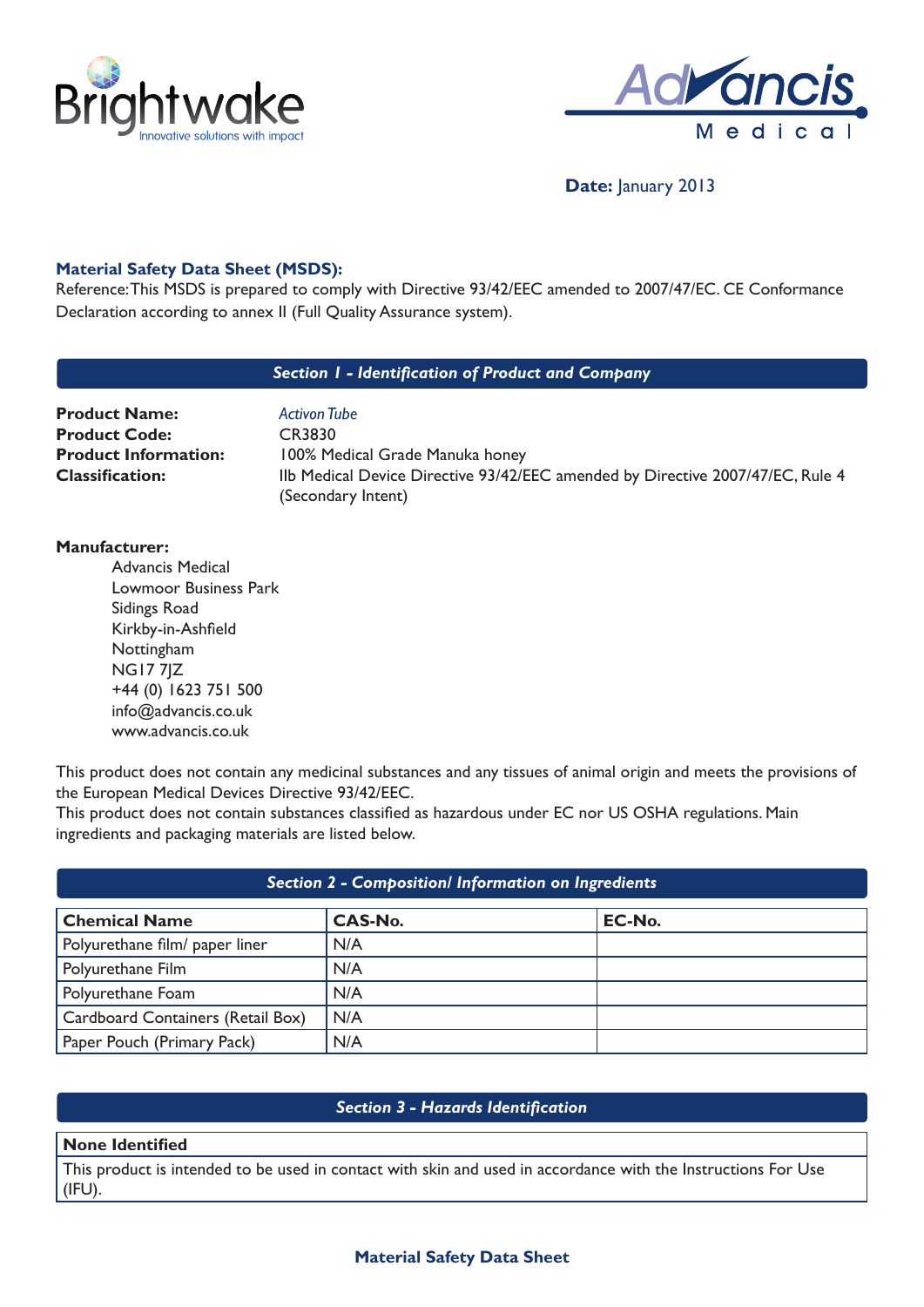| <b>Section 4 - First Aid Measures</b> |                                                                                                                                       |  |
|---------------------------------------|---------------------------------------------------------------------------------------------------------------------------------------|--|
| In case of eye contact                | Should irritation occur, flush the entire eyeball with copius amounts of<br>water. If irritation persists seek medical advice.        |  |
| In case of skin contact               | This product is not a skin irritant. Intended to be in contact with skin when<br>used as directed on the IFU.                         |  |
| If inhaled                            | This product is not respirable                                                                                                        |  |
| If ingested/ swallowed                | No specific intervention is indicated as the compound is not hazardous by<br>ingestion but if symptoms occur, consult medical advice. |  |
| <b>Other</b>                          | Show this MSDS to a treating physician or treating doctor at an Emergency<br>ward.                                                    |  |

# *Section 5 - Fire Fighting Measures*

| <b>Extinguishing media</b>              | Co <sub>2</sub>                                                                         |
|-----------------------------------------|-----------------------------------------------------------------------------------------|
| <b>Special fire fighting procedures</b> | Wear respiratory apparatus. Use water, spray, dry chemical, carbon dioxide<br>and foam. |
| <b>Exposure hazard</b>                  | Avoid inhalation of fumes.                                                              |

# *Section 6 - Accidental Release Measures*

**None**

|                       | <b>Section 7 - Handling and Storage</b>                                                                                                              |
|-----------------------|------------------------------------------------------------------------------------------------------------------------------------------------------|
| <b>Handling</b>       | See Instructions for Use                                                                                                                             |
| <b>Storage</b>        | Store away from direct heat and damp conditions. Store at room<br>temperature ( $23^{\circ}$ C +/- $5^{\circ}$ C) and use straight away when opened. |
| <b>Waste Disposal</b> | If unused dispose as non-hazardous waste in accordance with local<br>regulations in the UK. If used, dispose of as clinical waste.                   |

| <b>Section 8 - Exposure Controls/ Personal Protection</b> |                                                                                   |  |
|-----------------------------------------------------------|-----------------------------------------------------------------------------------|--|
| <b>Engineering Measures</b>                               | None identified.                                                                  |  |
| <b>Personal Protective Measures</b>                       | Good clinical practice (gloves to prevent contamination to treating<br>physician) |  |
| <b>Exposure Limit Values</b>                              | <b>None</b>                                                                       |  |

| <b>Section 9 - Physical and Chemical Properties</b> |                   |  |
|-----------------------------------------------------|-------------------|--|
| <b>Appearance</b>                                   | Liquid honey      |  |
| Odor                                                | Sweet honey smell |  |
| <b>Physical State</b>                               | Liquid            |  |
| pH                                                  | N/A               |  |
| <b>Vapor Pressure</b>                               | Not determined    |  |
| <b>Vapor Density</b>                                | Not determined    |  |
| <b>Boiling Point</b>                                | Not determined    |  |
| <b>Melting Point/ Freezing Point</b>                | Not determined    |  |
| <b>Solubility</b>                                   | Not determined    |  |
| <b>Density</b>                                      | Not determined    |  |
| <b>Flash Point</b>                                  | N/A               |  |

# **Material Safety Data Sheet**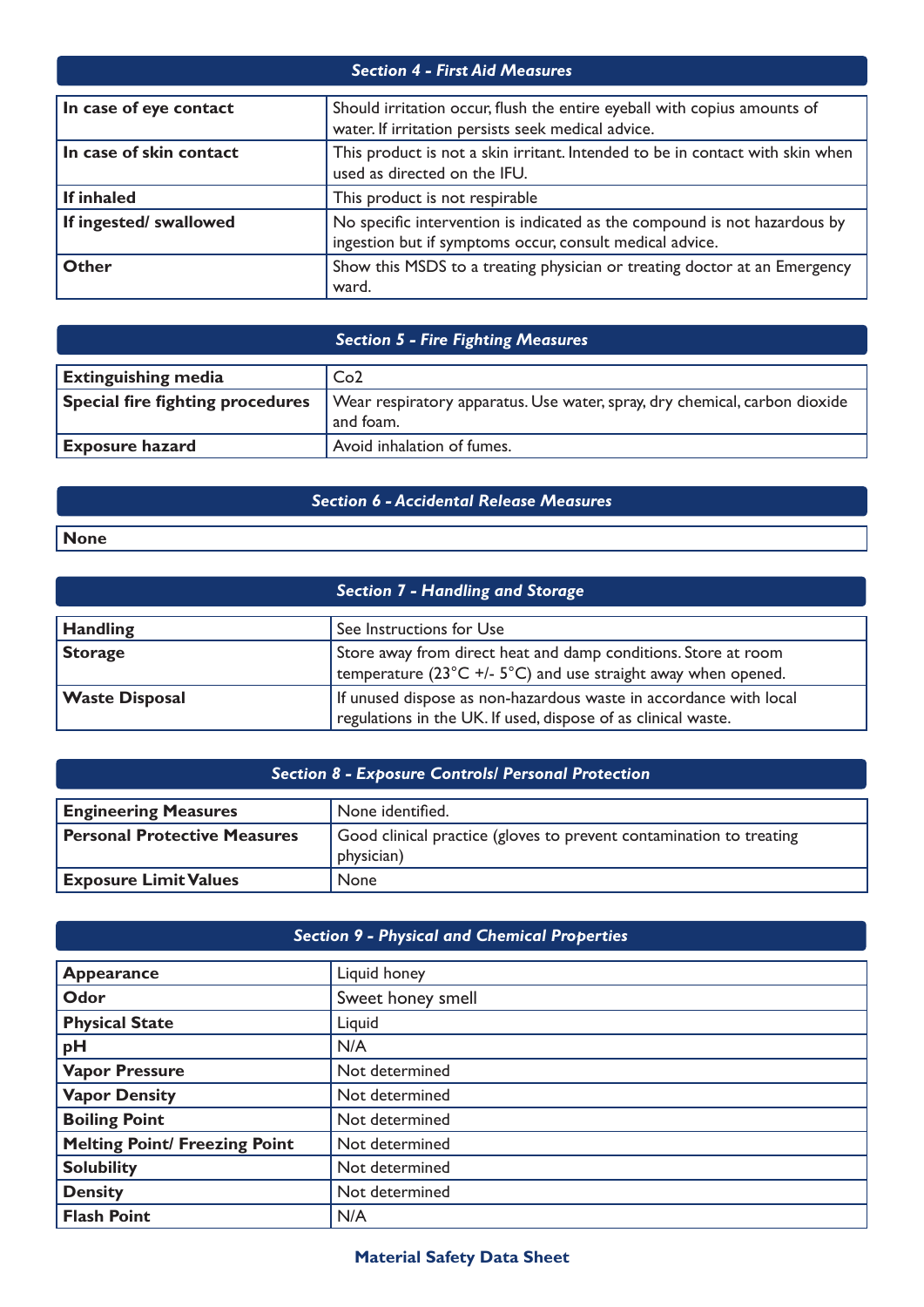| <b>Section 10 - Stability and Reactivity</b> |                                     |  |
|----------------------------------------------|-------------------------------------|--|
| <b>Stability</b>                             | Stable under normal user conditions |  |
| <b>Conditions to Avoid</b>                   | See IFU                             |  |
| <b>Materials to Avoid</b>                    | N/A                                 |  |
| <b>Hazardous Decomposition</b>               | N/A                                 |  |
| <b>Hazardous Polymerization</b>              | N/A                                 |  |

## *Section 11 - Toxicological Information*

| <b>Acute Effects</b>        | Not determined |
|-----------------------------|----------------|
| <b>Chronic Effects</b>      | Not determined |
| <b>Carcinogenicity</b>      | Not determined |
| Mutagenicity                | Not determined |
| <b>Reproductive Effects</b> | No data        |
| Developmental Effects       | No data        |

## *Section 12 - Ecological/ Environmental Information*

Ecotoxilogical data has not been determined specifically for this product. Based on toxicity data on the materials no affects are expected to the environment. However, the product is not biodegradable and discharge to the environment should be avoided.

### *Section 13 - Disposal Considerations*

The recommended disposal technology is incineration at any approved facility. The disposal should always be in compliance with National, Federal, State and Local Regulations. This product should not be discharged to the environment.

USA: if this product as supplied becomes waste, it does not meet the criteria of a hazardous waste as defined under the Resource Conservation and Recovery Act (RCRA) 40 CFR 261.

EU: as per the EuropeanWaste Catalogue (EWC), in accordance with EC Directive 75/44EEC, the followingWaste Code can be used: 18 01 04 00 wastes whose collection and disposal is not subject to special requirements in view of prevention (e.g dressings). However, if the waste in view of prevention of infection needs special requirements, other waste codes shall be used. It is the responsibility of the holder of the waste to determine the actual classification.Waste from private households may be disposed of together with other household waste.

If unused dispose of as non hazardous waste in accordance with local regulations. If used, dispose of as clinical waste.

## *Section 14 - Transport Information*

**Not dangerous goods (ADR, 2003, RID, DOT).**